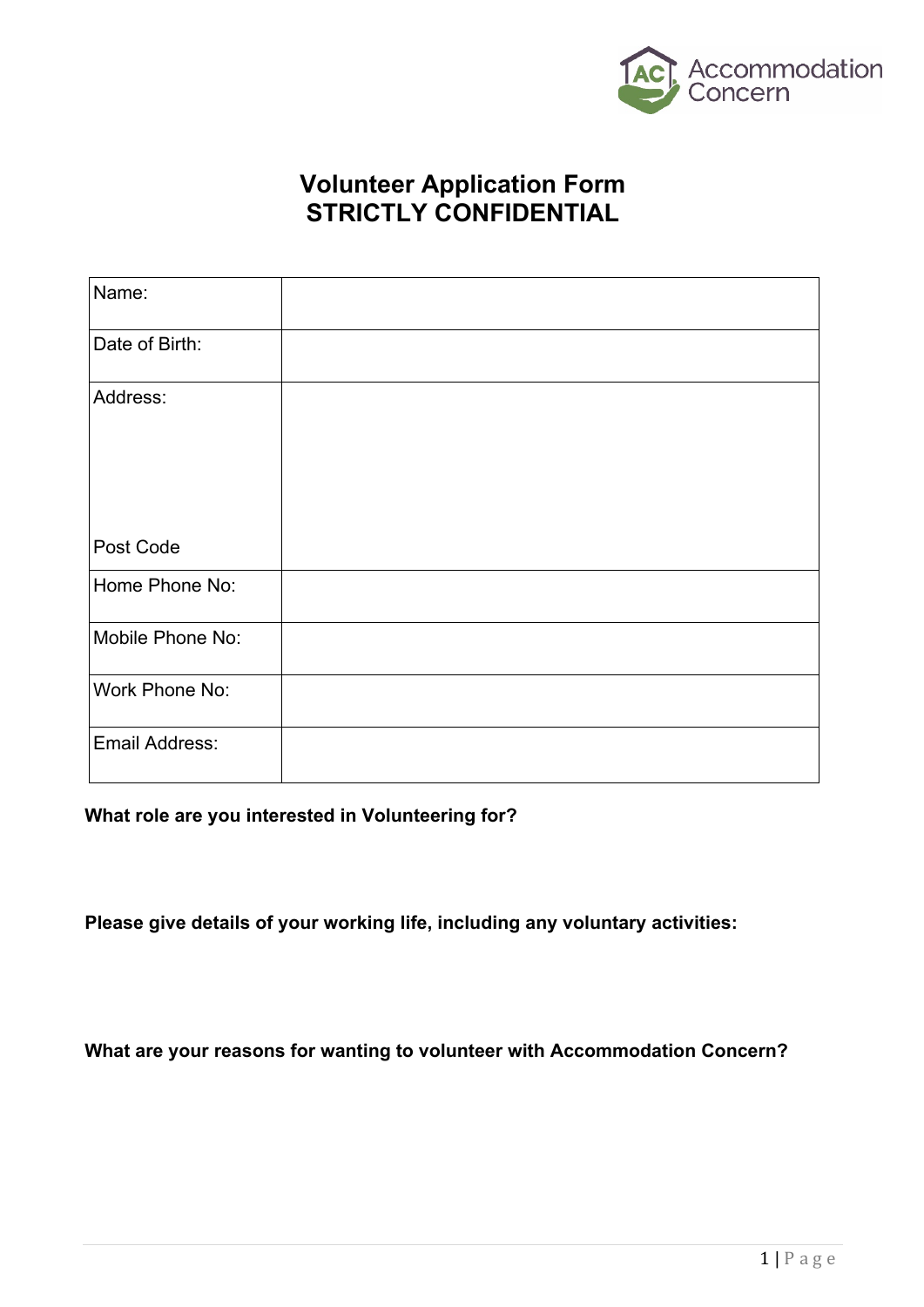

**What are your interests and activities**?

### **Do you have experience in any of the following areas? Please give details**

| Social / health care             |  |
|----------------------------------|--|
| Finance/Money/Debt               |  |
| Legal                            |  |
| Social Media                     |  |
| <b>Sales</b>                     |  |
| Marketing / Publicity            |  |
| Teaching                         |  |
| Housing                          |  |
| <b>Benefits</b>                  |  |
| Admin/Office support             |  |
| Other languages spoken           |  |
| What are your IT Skills<br>like? |  |
| Other areas (please<br>specify)  |  |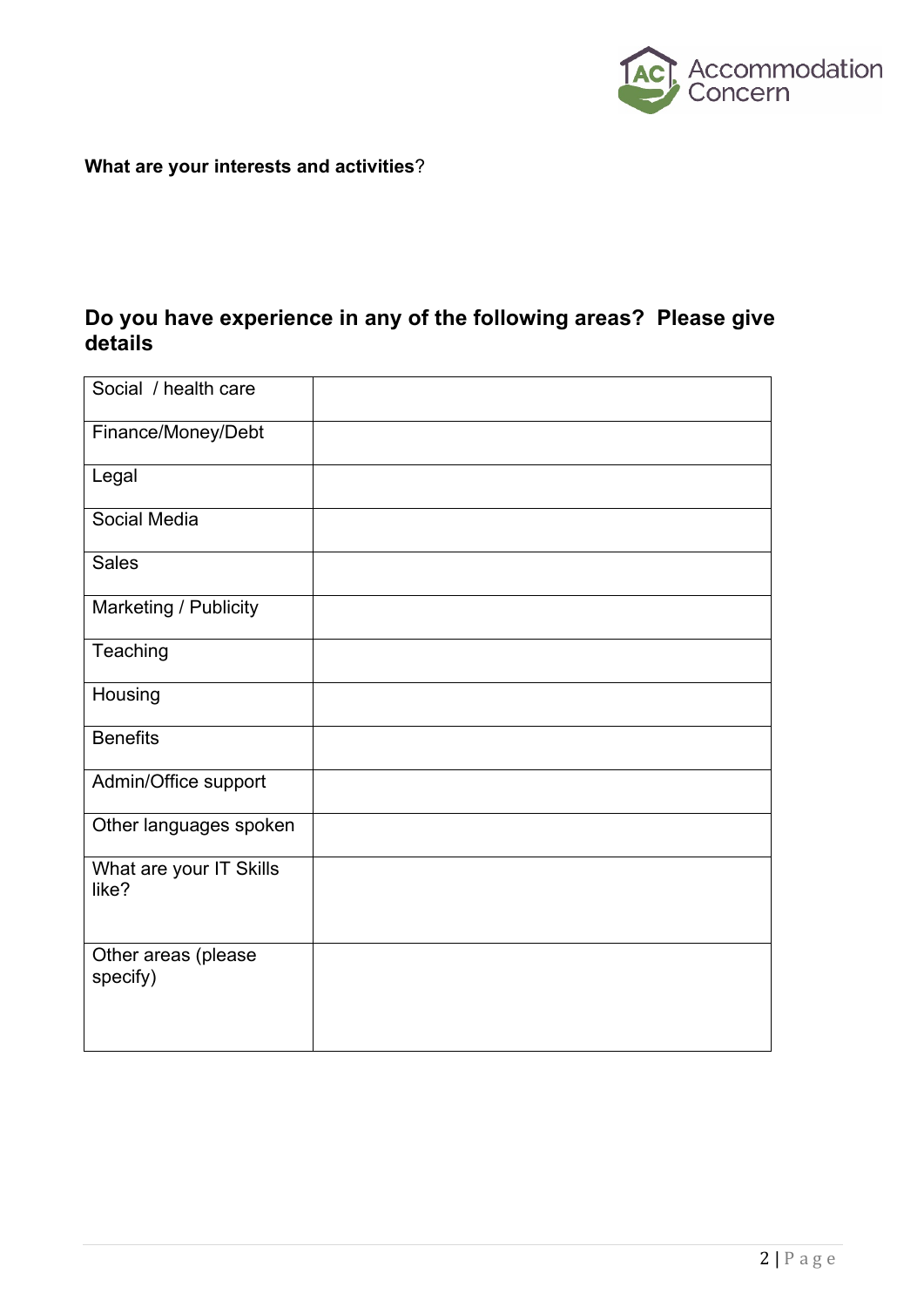

#### **How did you hear about this volunteering opportunity?**

## **References:**

Please provide names and addresses of two responsible persons who would be willing to provide character references. One reference should relate to your **present or most recent employment or voluntary agency** you may have worked for.

The other should know you personally, but should **not be a friend or a member of your family**. If you are unsure whom to give as a referee, please discuss this with us

| <b>Reference 1</b>      | <b>Reference 2</b>      |  |  |
|-------------------------|-------------------------|--|--|
| Name:                   | Name:                   |  |  |
| Relationship:           | Relationship:           |  |  |
| Address:                | Address:                |  |  |
| Occupation:             | Occupation:             |  |  |
| Phone No:               | Phone No:               |  |  |
| Email<br><b>Address</b> | Email<br><b>Address</b> |  |  |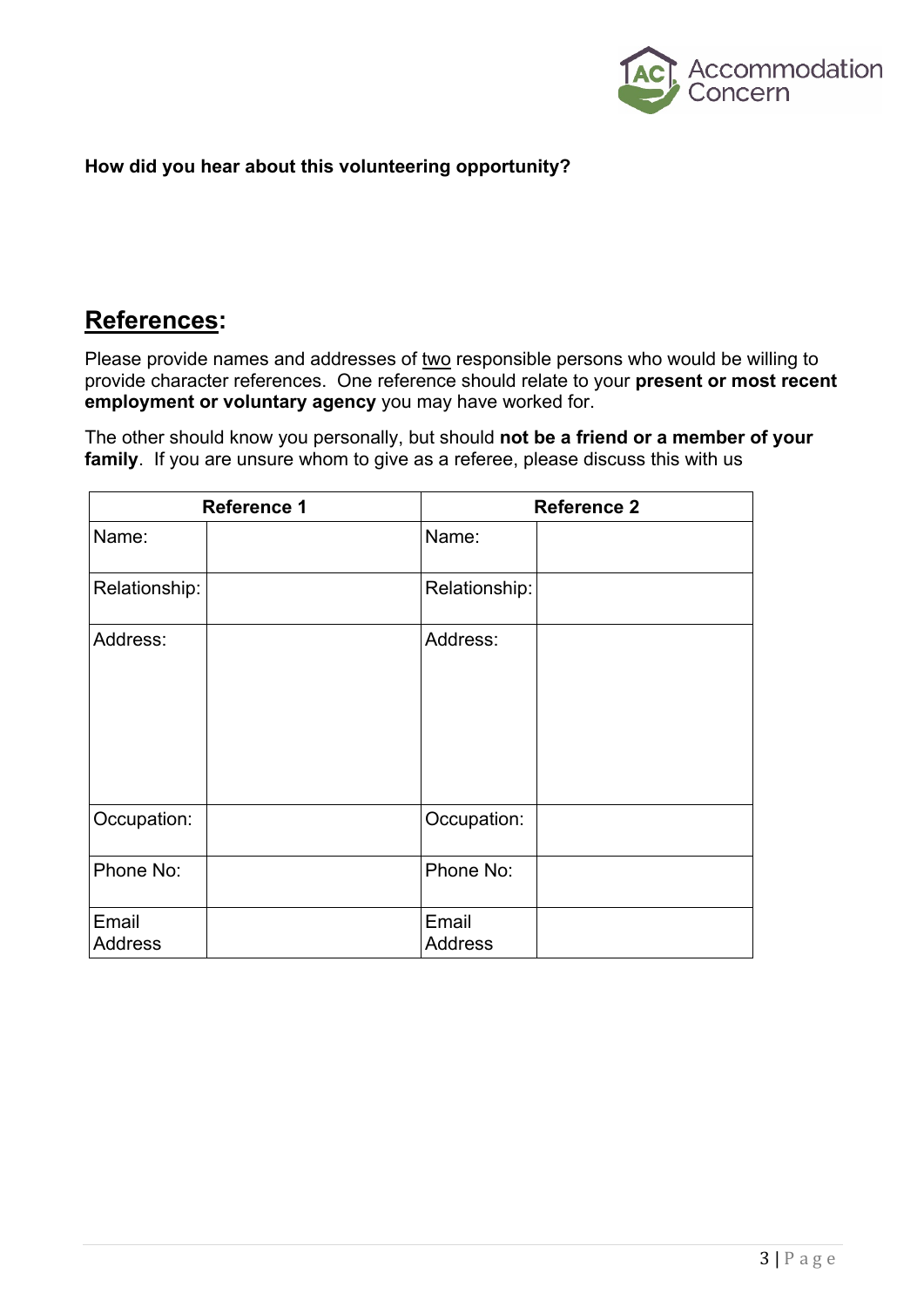

**Declaration:**

**The information given on this form is correct to the best of my knowledge and belief. I understand that completion of this form does not guarantee acceptance as an Volunteer for Accommodation Concern**

**I understand that Accommodation Concern may store this data on a computer in accordance with Data Protection policies and consent to this.**

Your signature *…………………………………………….* Date *…… / …… / …..*

**Please return this form to: Accommodation Concern E-mail: help@a-c.org.uk 1 Meadow Road, Kettering NN16 8TL Tel: 01536 416560**

## **Declaration of any Convictions**

#### **PLEASE NOTE THAT THIS FORM MUST BE COMPLETED AND RETURNED WITH YOUR APPLICATION FORM.**

Because your role will involve contact with vulnerable people, you must declare convictions which for other purposes may be considered 'spent'.

Have you at any time been convicted of a criminal offence or made subject to a Restriction Order by a Court under Section 41 of the Mental Health Act?

*YES / NO*

If *YES*, please give details.

Failure to disclose any criminal offence, including 'spent' ones, or a Mental Health Act Order, could lead either to your application being rejected or, if you are accepted, to termination of your involvement as a volunteer, if it is subsequently learnt that you have any criminal convictions or have been subject to any such Orders.

**Signed …**…………………………………………………. **Date …**… / …… / …….